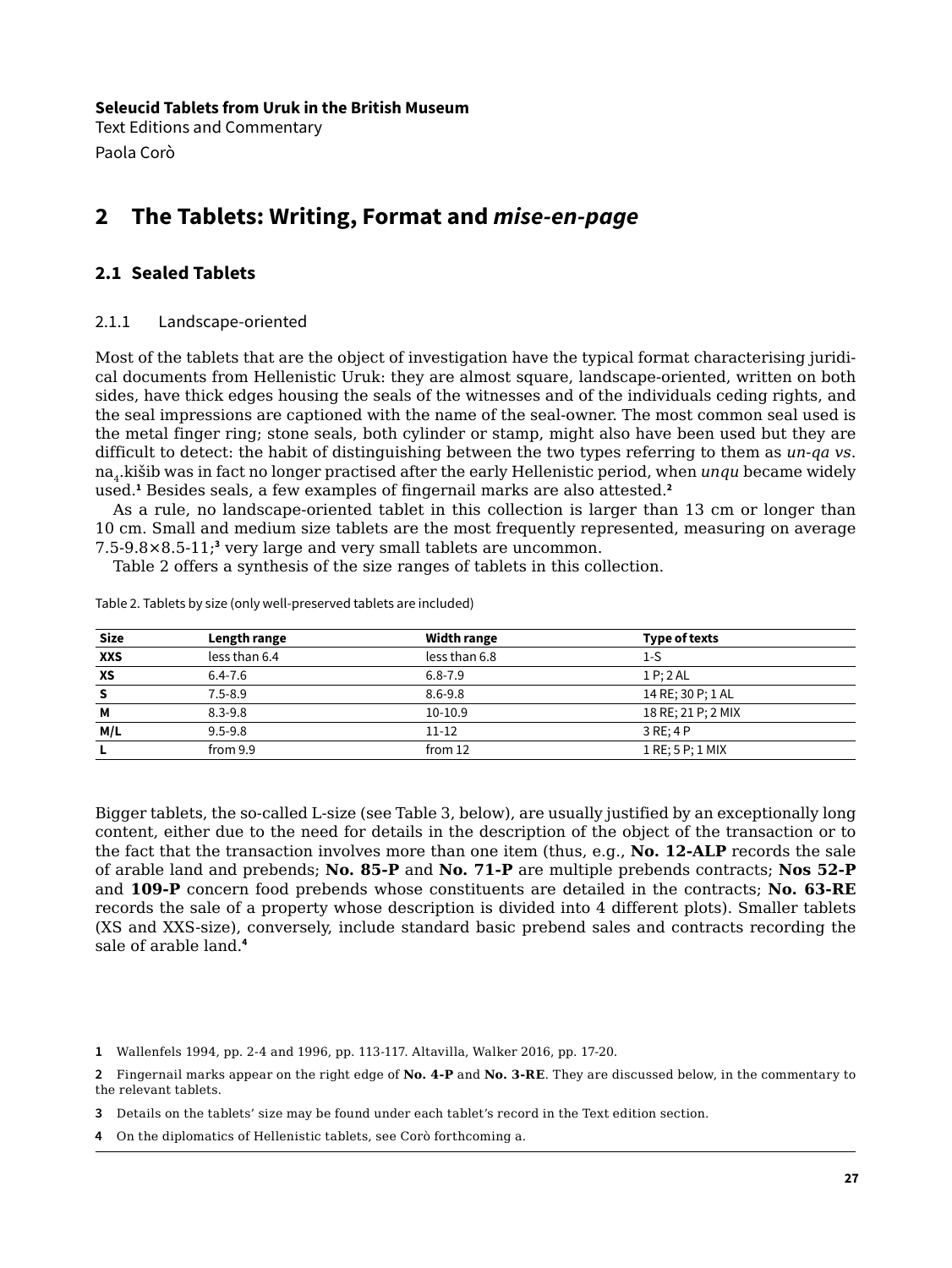**Text No. Content** 85-P multiple prebends 52-P food prebend 71-P multiple prebends 63-RE composite real estate (4 measurements) 12-ALP prebend + real estate 114-P (too fragmentary to decide) 109-P food prebend

Table 3. Big tablets (L- size) and their content

## 2.1.2 Portrait-oriented

Only a couple of portrait oriented sealed tablets may be pinpointed within the collection. They date (or can be safely dated) to the early Seleucid period and are characterised by a typical Neo-Babylonian formulary (see Table 4, below) and by the use of dividing lines (not very common on landscape tablets, but see below 2.3.3).**<sup>5</sup>**

Table 4. Portrait-oriented sealed tablets

| Text No. | Date                        | Content     |
|----------|-----------------------------|-------------|
| 42-RE    | early Seleucid NB formulary | real estate |
| 14-RF    | early Seleucid NB formulary | real estate |

## **2.2 Unsealed Tablets**

#### 2.2.1 Landscape-oriented

Only five tablets bear no seal impressions. Two of them (**No. 116-ADM**; **No. 117-ADM**) share the same extrinsic characteristics: they are almost flat, landscape-oriented, written on the obverse only using a slanting, inaccurate writing typical of the administrative documents that immediately distinguishes them from the rest of the collection. They both lack a date formula and consist of lists of personnel (carpenters and prebendaries in charge of the temple-enterer's service for two days, respectively).

Most unusual is **No. 52-P**: the tablet is an L-size contract recording the purchase of food prebends by L/AZI//EZ. While typical in all its details, the tablet is unsealed: the rationale for it might be concealed in the last lines of the texts that are broken and might refer to the fact that the document is a copy.

| Text No. | Content              | <b>Writing</b> | Format           |
|----------|----------------------|----------------|------------------|
| 116-ADM  | list of carpenters   | oby. only      | landscape; flat  |
| 117-ADM  | list of prebendaries | oby. only      | landscape; flat  |
| 52-P     | division of property | oby, and rev.  | landscape; thick |

Table 5. Landscape-oriented, unsealed tablets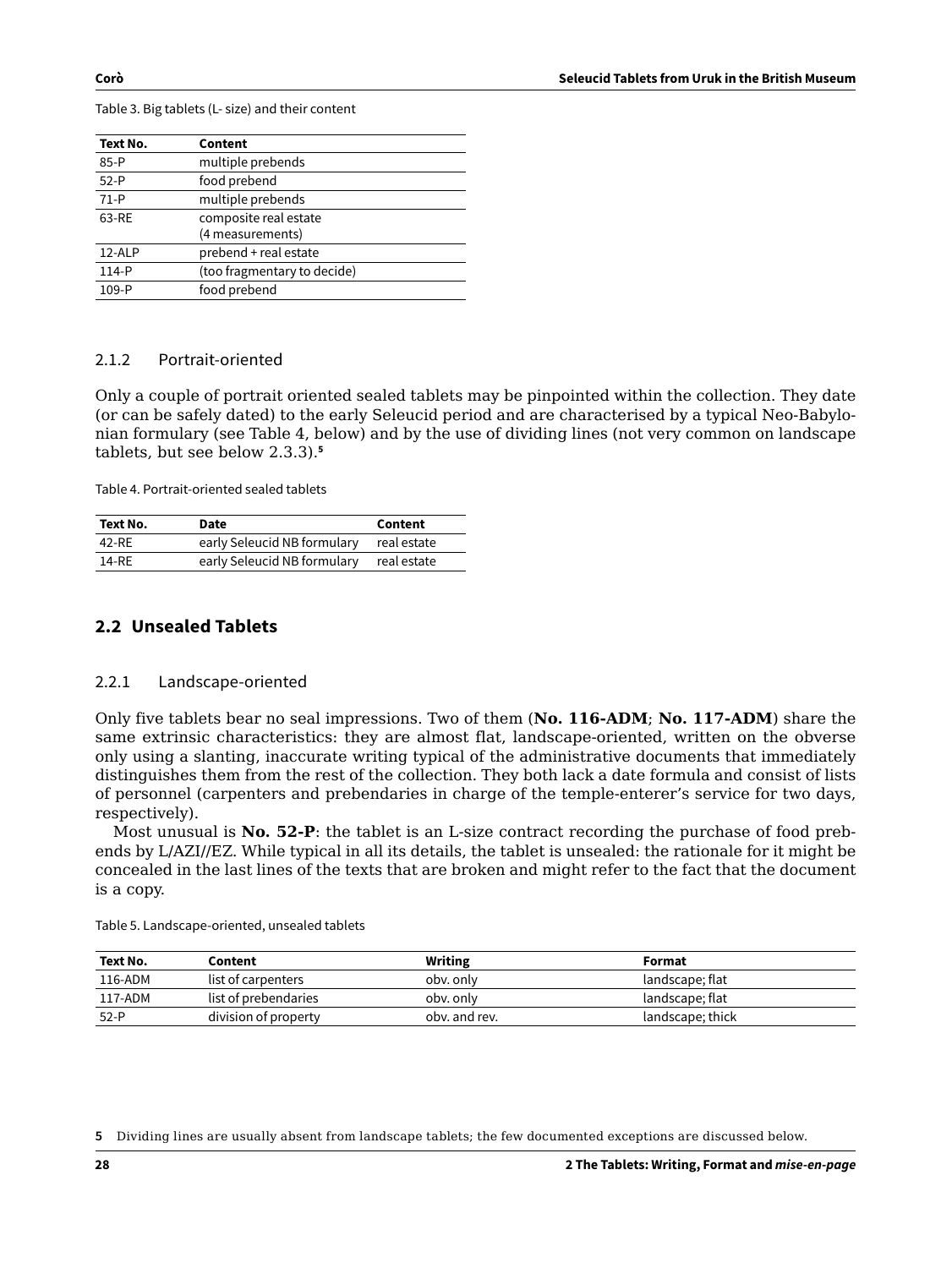#### 2.2.2 Portrait-oriented

Two unsealed tablets, very different from one another, are portrait-oriented. The first, **No. 118-ADM**, is an XS size, *Ziegelformat* tablet, written with an accurate, though slightly slanting script; despite its small size, it shares much of the quality of standard contracts but its layout is completely different. The writing runs, in fact, on the obverse (flowing also onto the right edge), continues for one line on the lower edge, and then on the reverse and the left edge. The text is separated into paragraphs by rulings. It has no seal impressions, nor witnesses, scribe name and date. Short lines are all leftaligned. Judging from its content it must be interpreted as a sort of temple registry for prebends.

**No. 119-ADM** is a portrait-oriented, unsealed and irregularly shaped rectangular tablet, written on both sides. It bears a very atypical, poor writing, to the extent that it was originally believed to be a fake. The edges are uninscribed but marks are visible on both the right and left edges. The script is cursive and slanting (as in **Nos. 116-ADM and 117-ADM**); on the obverse rulings, sloping down towards the right, separate the text into paragraphs. The tablet might represent a memorandum (or a clay tag) of documents of different kinds held in a reed container.

With the exception of **No. 52-P**, the unsealed tablets have not much in common with the rest of the collection and they might be a reflection of the administrative functioning of the temple, on which we are in general relatively ill informed.<sup>6</sup>

Table 6. Portrait-oriented, unsealed tablets

| Text No. | Content             | <b>Writing</b>        | Format          |
|----------|---------------------|-----------------------|-----------------|
| 118-ADM  | administrative list | oby.+rey.+ Lo.e+Le.e. | portrait; thick |
| 119-ADM  | list of documents   | oby.+rey.             | portrait: thick |

#### **2.3 Language, Script and** *mise-en-page***<sup>7</sup>**

The tablets in the collection are written in the Late Babylonian dialect of Akkadian. As is typical of texts from Hellenistic Uruk, they are characterised by a number of variant spellings and anomalous renderings of logograms, as well as words written with mixed logo-syllabic spellings (for which see the commentary to text editions and chapter 8, below).

The script is in general elegant, the signs being usually accurately and neatly impressed on the surface, with vertical strokes in a clear upright position; writing lines develop over successive lines with regular small blank spaces in between, parallel to the horizontal axis of the tablet: this is a very distinctive feature of many of the economic tablets from Uruk dating to the Hellenistic period.

The reason for it has to be sought in the scribal environment whence the texts originate: it is in fact clear that many of the scribes who composed the contracts (and maybe, as I have shown elsewhere, some of the administrative texts, too) were also authors of literary tablets.**<sup>8</sup>**

Notwithstanding the overall impression of accuracy and carefulness, upon closer scrutiny different 'styles' can be detected among the tablets.**<sup>9</sup>**

A more cursive style is the result of different factors:

1. signs tend to be slanting towards the left (as, e.g. in **No. 1-S**);

**6** On the few administrative documents from Hellenistic Uruk and their significance see below, ch. 7.

**7** The following paragraphs summarise the main characteristics of the tablets in the BM collection; the terms used here and in the commentary to the text editions refer to the classification used in the present author's study of the diplomatics of Hellenistic tablets from Uruk: see Corò forthcoming a.

**8** See Pearce, Doty 2000; Corò 2015 and ch. 8, below.

**9** A comprehensive analysis of the handwriting and scribal characteristics of all the Hellenistic tablets from Uruk is the object of a study by the present author, currently in preparation; here I will limit myself to a few general observations on the tablets in the BM collection.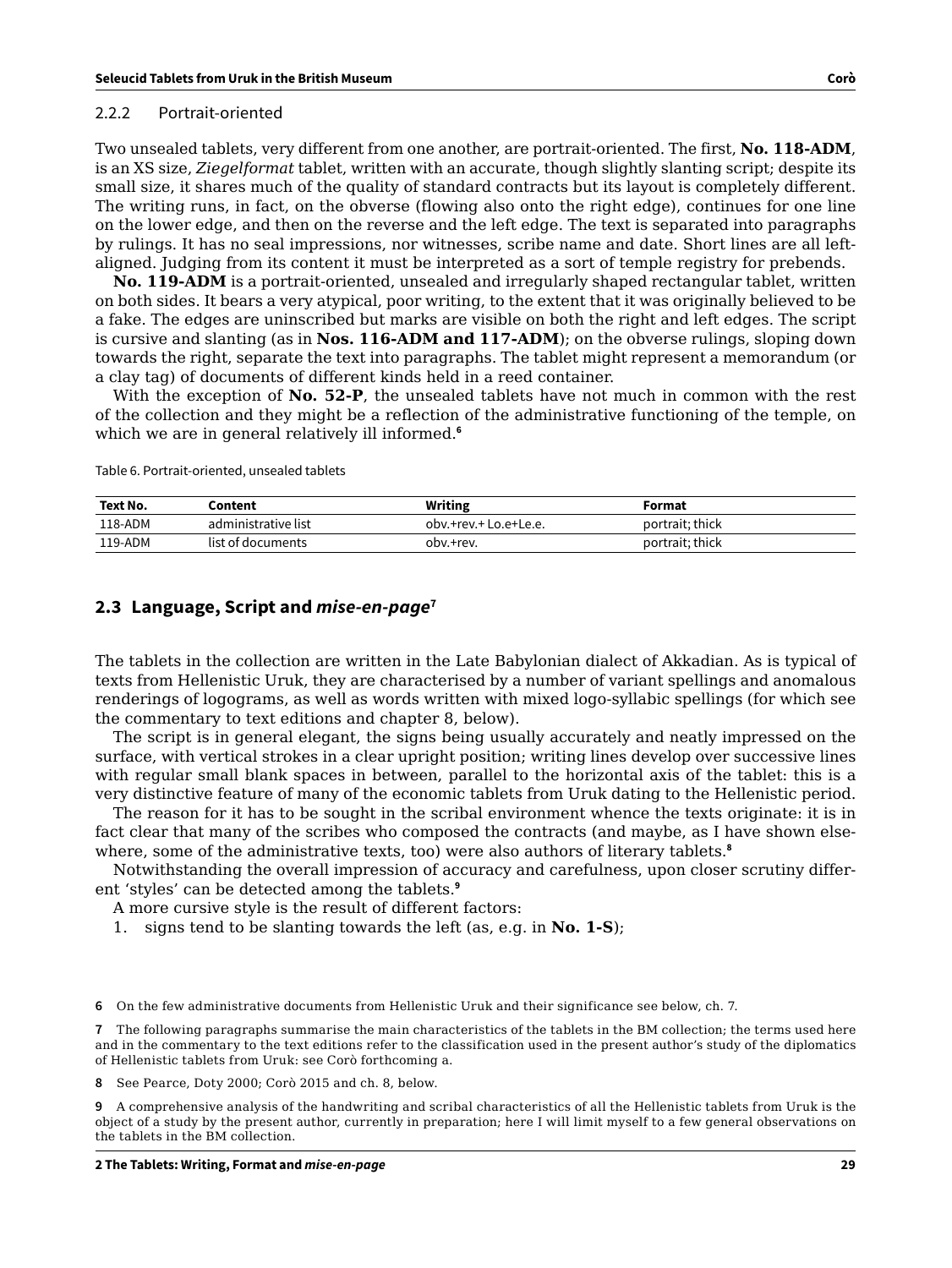- 2. writing lines are slanting with respect to the horizontal axis of the tablet (either upwards, as, e.g., in **Nos. 48-P, 57-RE,** or downwards, as is the case in **No. 61-P**);
- 3. signs belonging to the same line are squeezed (as in **No. 89-P**);
- 4. signs belonging to the same writing line are not regularly aligned over it with respect to the horizontal axis (e.g., **Nos. 65-RE; 66-P; 68-P, 69-P, 73-P**).

Conversely, a group of 'more elegant' tablets features signs the heads of whose oblique and vertical strokes are particularly accentuated (these include, among others, **Nos. 40-P; 48-P; 49-P; 71-P**);

A number of the tablets registered with BM numbers starting 114- are characterised by particularly thinly written signs that could result from the use of a particular (perhaps not of reed?) stylus (see e.g. **Nos. 86-RE; 95-RE; 96-RE, 97-RE, 99-RE, 100-RE, 100-RE, 101-RE, 102-RE, 104-RE**).

A couple of the few extant administrative texts are easily recognisable for their slanting script.

No script other than cuneiform is used on the tablets in the BM collections that are published here, with the exception of Aramaic letters in the seal impressions (as in **Nos. 20-P; 23-P; 26-P; 29//30-P; 31-P; 37-RE; 40-P; 45-RE, 47//48-P; 49-P; 53-P; 56-P; 58//59-RE; 74//75-RE; 82-P**).**<sup>10</sup>**

#### 2.3.1 Obverse and Reverse

Standard tablets in the collection are written on both sides for a total number of 21-43 lines. Only one tablet (**No. 14-RE**) has the exceptional number of 46 lines (but one should note that it is portrait-oriented).**<sup>11</sup>**

The script in general is continuous on the obverse, occupying all the surface of a tablet (also flowing onto the right edge to avoid word interruption). The obverse may contain from a minimum of twelve to a maximum of twenty-four lines (reaching twenty-five in **No. 14-RE**), corresponding to the operative section of the contract that usually continues on the reverse for up to fifteen lines. Only rarely, in fact, does the operative section end with the obverse.

 Deviations from the two main formats may depend, for example, on the use of professional names instead of a clan name or of the regular indication of filiation, on the need to account for the presence of women consenting to the transaction that takes place in the contract, on exceptionally long names, and less frequently on specific scribal idiosyncrasies.

The date formula of the tablet always aligns with the bottom of the tablet, occupying its last two lines: thus, a blank section of variable length may follow the list of witnesses in case this is not big enough to fill in the space between the end of the text and the date formula. Few examples exhibit a date formula developed over one or three lines instead of two, and in just a couple of cases it is located on the upper edge of the tablet.

#### 2.3.2 Edges

Seal impressions develop along all four edges of the tablets, running from left to right: on the upper, lower and left edges are impressed the seals of the witnesses to the transaction; they tend to be regularly distributed on the surface of the edges and are accompanied by the names of the witnesses.

The caption  $un-qa$  (only rarely na<sub>4</sub>.kišib is used in its place: see above) is placed above the impression. In the case of vertically-oriented almond-shaped impressions, the caption is arranged one syllable to its left and the other to its right, with very few exceptions; when the impression is either horizontal or circular/round, the caption extends on top of it. The caption *un-qa* marks each single impression: only rarely does the scribe omit it (as shown, e.g., on the left edge of **No. 59-RE** where five seal impressions are marked by four captions only).

Under the seal impression stands the name of the seal owner, corresponding to one of the individuals listed in the witness list. Only the first name of each witness is recorded in the caption.

**<sup>10</sup>** On seals with Aramaic inscriptions in the corpus of economic documents from Hellenistic Uruk see recently Mitchell, Searight 2008, pp. 251-262 and Pearce 2010 (with earlier bibliography).

**<sup>11</sup>** Only well preserved tablets for which the total number of lines may be securely established are considered here.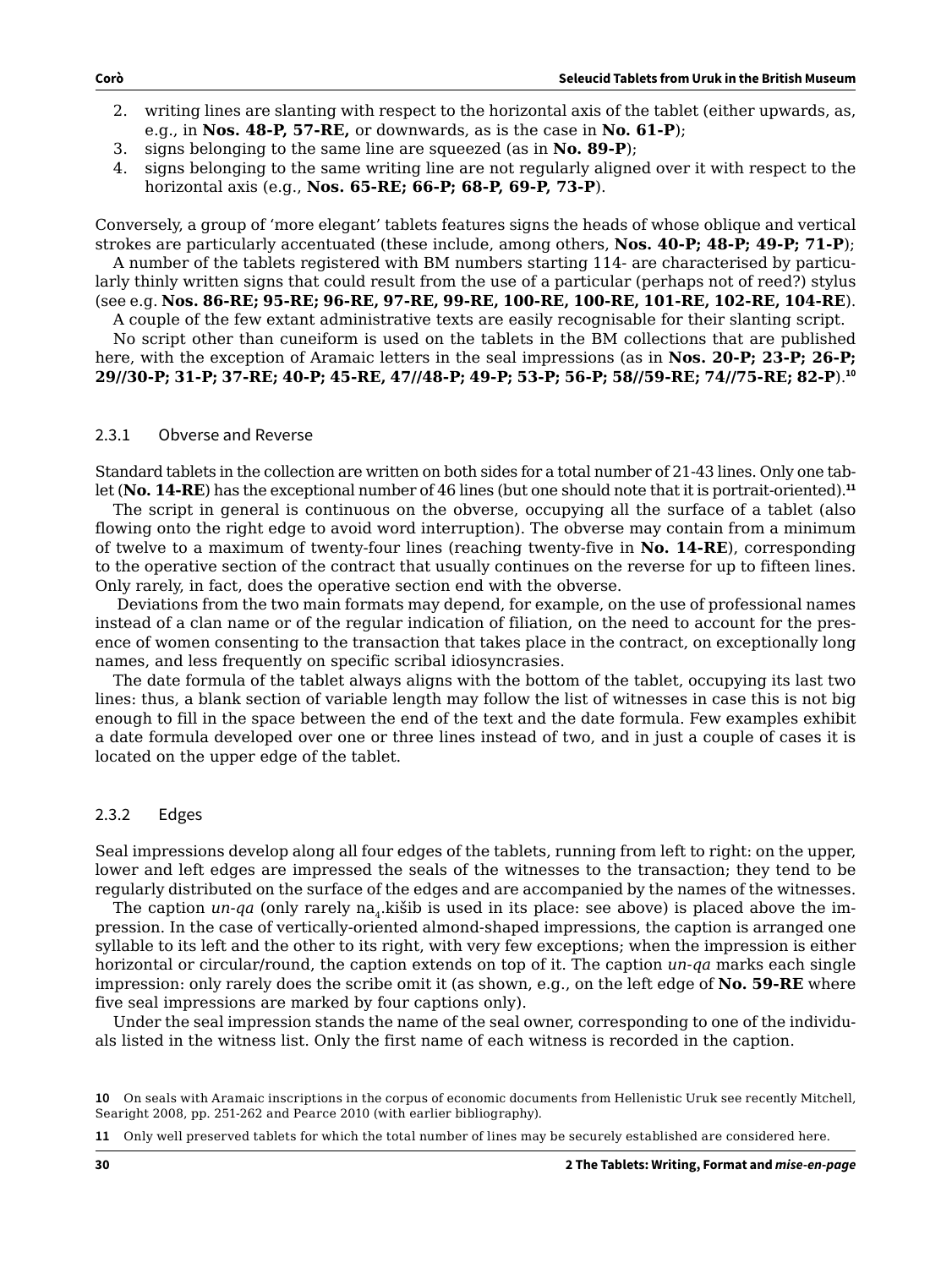There is no clear preference for the alignment of the seal impressions on the surface; they may be centred on the surface, or right-aligned or left-aligned.**<sup>12</sup>**



Figure 1. Caption arrangement for horizontal and vertical seal impressions. Schematisation based on the Lower edge of **No 53-P** (left) and **No. 92-RE** (right)

The right edge is reserved for the seals of those ceding rights to the object of the transaction. The impressions on this edge may vary from one (that of the seller) to two (seller and guarantor) or more (especially when more than one seller is involved in the transaction). Only rarely is the seal of someone ceding rights located elsewhere or, conversely, that of a witness occupies the right edge. Impressions on the right edge tend to be centred on the surface (see Fig. 2, below). Each seal impression is here topped by the caption *un-qa* + the name of the seal owner, while under it is placed the indication of the individual's role in the transaction and of the object of the transaction itself (e.g. "the seller of this house"; "the guarantor").



Figure 2. Caption arrangement on right edge. Schematisation based on **No. 79-RE**

Sometimes the right edge also houses signs flowing over from the obverse, with the result that the layout differs from the norm. Thus, in **No. 71-P** (see Plate LXXI) the seal captions are somehow squeezed in order not to interfere with the signs belonging to the main body of the text (from the right edge), and so are those on top of the seal impression, in order not to overlap with the impression. Something similar may be noticed for **No. 48-P** (Plate XLVIII): the text spilling over from the right edge occupies a substantial portion of the surface of the right edge between the first and second seal impressions, to the extent that the name of the owner of the first seal is written to the left of the seal impression, occupying a sort of unusual extra intermediate line; the caption was clearly written after the seal was impressed, since its last sign overlaps with the impression. Only an otherwise standard tablet (**No. 52-P**) exhibits unusually empty unsealed, edges, while **No. 6-RE** features an anomalous blank right edge.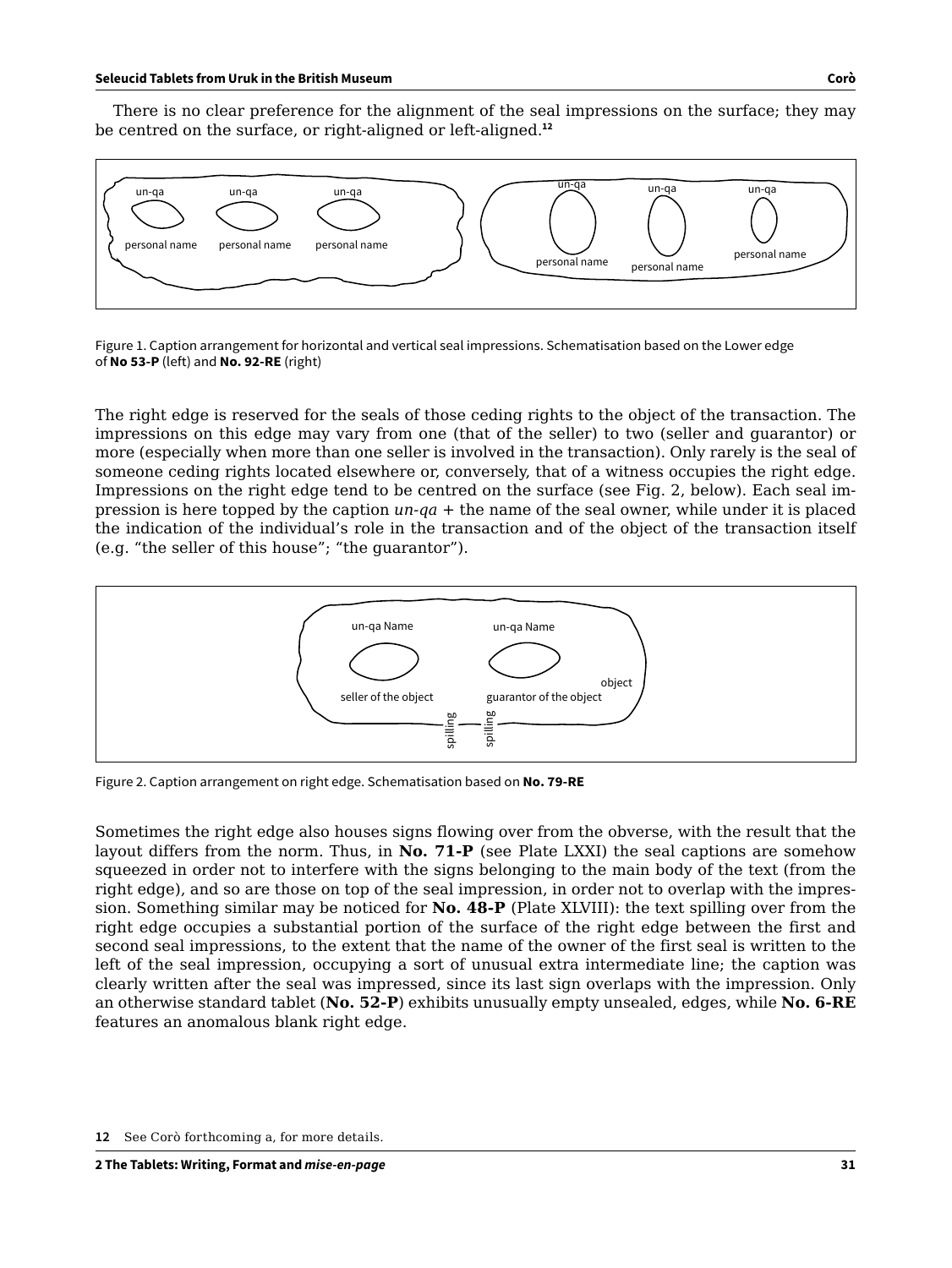## 2.3.3 Rulings, Blank Spaces and Other Markers

Dividing lines are not widely used: exceptions are represented by the two portrait-oriented tablets dating to the early Seleucid period **No. 42-RE** and **No. 14-RE** and a couple of standard contracts that include the registration clause (e.g., **No. 56-P**; a schematic representation of this text in offered in § 8.1., Fig. 11, below). There, dividing lines are used to separate text chapters or to introduce the witnesses; here they are used to frame the registration clause itself. As was noticed elsewhere, the use of dividing lines to frame the registration clause in those contracts exhibiting it is optional, but in general framed examples are more common than unframed ones.**<sup>13</sup>**



Figure 3. Schematic representation of the use of dividing lines in **No. 14-RE**

The date formula, usually developing over two lines on the reverse, is in general aligned to the bottom of the tablet, as we have seen before. Thus, when the text of the contract including the witness list does not fully fill in the surface of the reverse, a blank is placed in between. The empty space may correspond to one or more lines of writing (see Fig. 4).

**<sup>13</sup>** Corò forthcoming a, and ch. 8, below.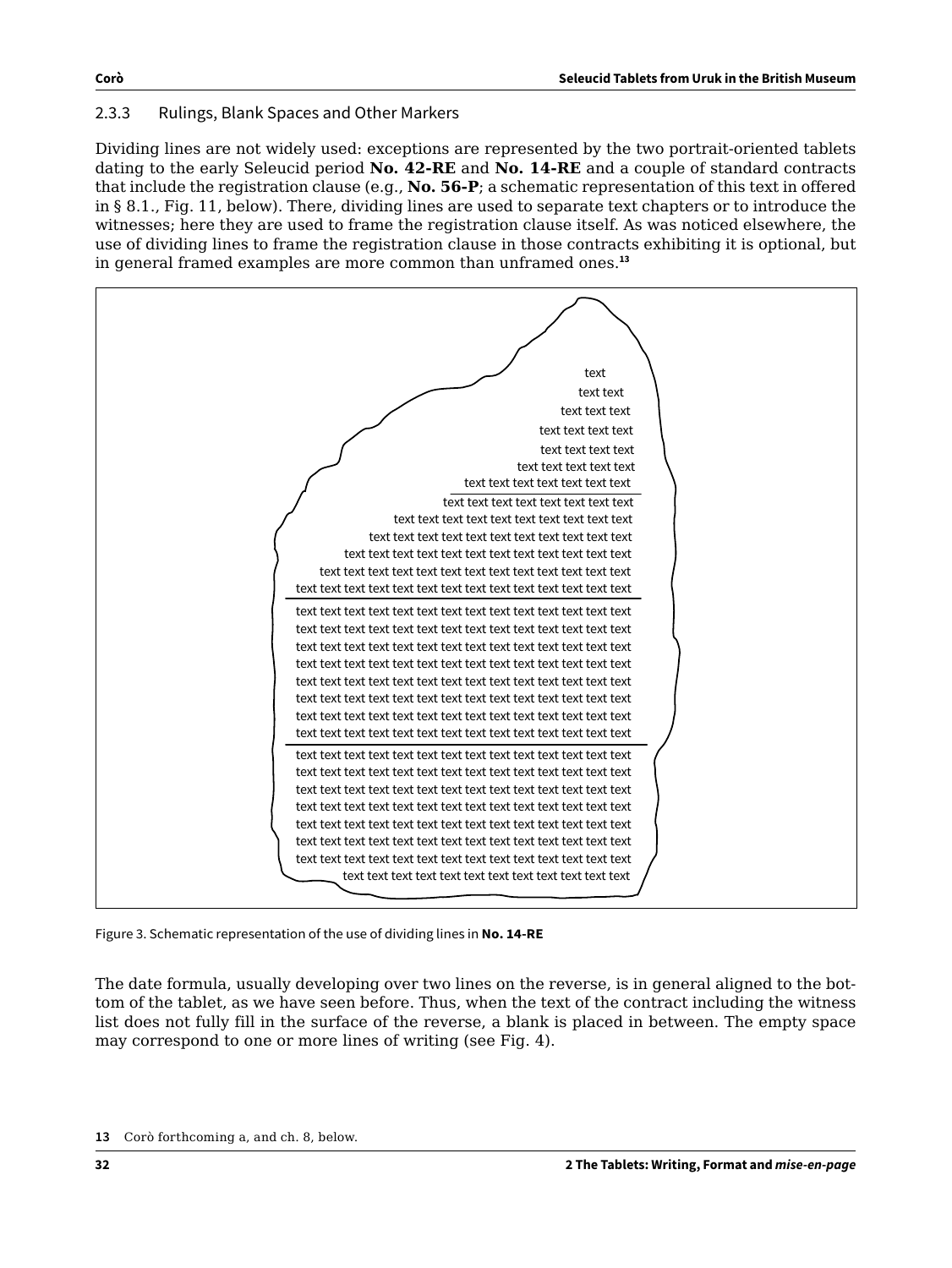| text text text text<br>text text text | text text text | text text text<br>a<br>b |
|---------------------------------------|----------------|--------------------------|
|                                       |                |                          |
|                                       |                | c                        |
|                                       |                | d                        |

Figure 4. Schematic representation of the possible use of blank spaces on tablets' reverse

Blank spaces may also stand at the end of the last line of a text section, as the result of left-alignment: e.g. after *mukinnū*, when the witness list begins in the next line (Fig. 4, **b**): only in a few cases is this 'caption' not part of the first line of the witness list (as, e.g., in **No. 43-P** and **No. 64-P**). But there is apparently no specific pattern for when it is not.

A blank space may also stand at the end of the operative section of the contract, before the witness list (e.g., **No. 9-P**; see Fig. 4, **c**). Sometimes, in this position the scribe prefers to leave a small blank space between words as if 'justifying' the text (this is done, however, by spacing a word from another word, not sign by sign: Fig. 4, **a**). The same applies to the last line of the date formula (and of the tablet), where either a blank may stand to the right of the name of the reigning king(s) (Fig. 4, **d**) or blanks stand between the date and the name(s) of the reigning king(s) in order to distribute the text evenly on the line (e.g. **No. 48-P** and **No. 31-P**).

In a couple of cases the reverse of the tablet opens with a blank area preceding the witness list, where the contract formulation itself ends with the obverse of the tablet (e.g., **No. 2-P** and **No. 4-P**; see below, Fig. 5).

In addition, **No. 63-RE** is the only extant tablet in the collection where a blank precedes the names of the points of the compass in the description of a property, with the result that the reader's attention is immediately caught, the blank functioning as a visual marker for a list.

Sometimes scribes seem not to feel at ease with end-of-the-line blanks and tend to fill in the empty space by stretching the tail of the last horizontal wedge (or simply adding an extra horizontal line to its right), more frequently at the end of a text section (**No. 79-RE; No. 28-P**), but we have examples also at the end of any single line of the witness list (see e.g. **No. 36-RE**), or between the name and the patronymic or clan affiliation (**No. 27-RE**). This might be interpreted as a way to avoid later (unauthorised) additions.

Blanks are placed between the 'name columns', where the witness list is tabulated (see Fig. 6), and on the edges, to separate the different impressions (here, blanks are the result of the justified or centred layout of the seal impressions on the edges).

Whatever the general arrangement of the witness list, its first line may or may not be tabulated. Where it is not, this is due to the fact that the scribe writes the name of the first witness in line with the caption 'witnesses'. As for the following lines, when the lists are tabulated, they are generally 'regular', i.e. all the individuals listed have a 'regular' three- or four-tier filiation. Variations may occur, but they represent exceptions. This need for "regularity" in the *mise-en-page* has a special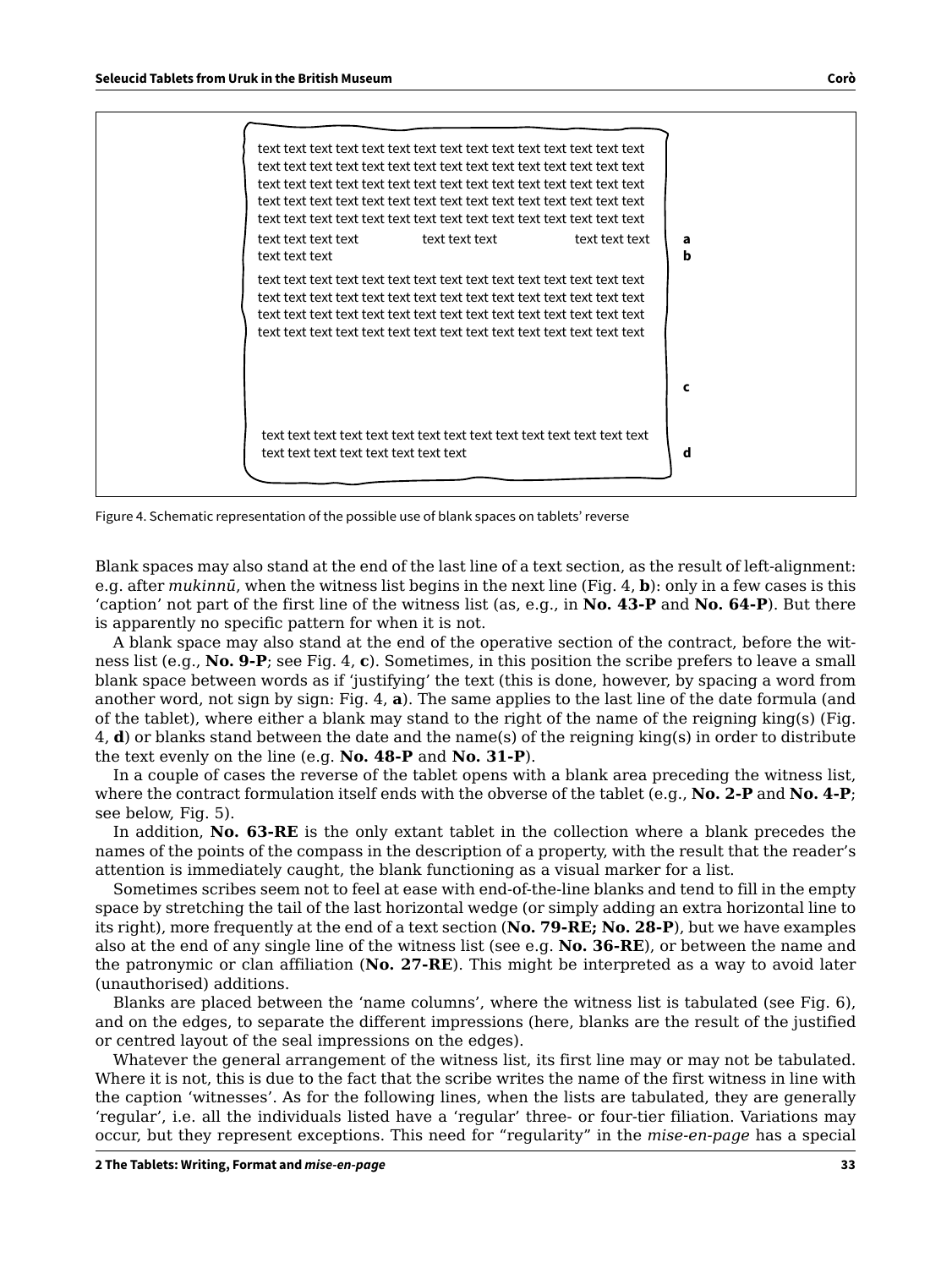| text text |
|-----------|
|           |
|           |

Figure 5. Schematic representation of **No. 4-P**

significance when an individual has no clan name. Individuals acting as witnesses and not bearing a full filiation are uncommon in the documents. The clan name may be substituted by the professional title or only the first name and patronymic are recorded. When these individuals appear in tabulated witness lists, the professional title may either stand in the same column as the clan names or an empty space is left; the trend is, however, to relegate such individuals to the end of the list.

A very interesting and unusual example is represented by **No. 27-RE** (see the commentary to the tablet, below and Fig. 6).

The text runs continuously on the reverse; the witness list begins on the fourth line of the reverse (Rev. 20, where the name and patronymic of the first witness follow the caption *mukinnū*). Conversely, a blank separates the clan name from the patronymic and stands to the right, thus representing the first line of a (hypothetical) third column of text.

First names, patronymics and clan names are then arranged in the next lines in three columns until W9, with the exception of W2 and W8, that exhibit an extra name in the onomastic chain, with the result of breaking the visual harmony of the list.

In both cases, the scribe in order to save space uses the logogram a instead of dumu and omits *šá* (thus introducing a mistake). The list does not end with W9: four more witnesses are listed in the next lines; the writing is squeezed in order for the four names to be housed in just a couple of lines, with the final signs of each of the two lines also flowing onto the edge. A half-line empty space divides the date formula from the list of witnesses. The date formula too includes anomalies: it is written in one line only, and this could be the reason why the king's name is written omitting the sign for the vowel *i*, an uncommon (shortened) orthography. Moreover the scribe traces lines to fill in the blanks between the columns of the witness list when present (the same arrangement can be observed in YOS XX 30, but the scribe and type of document are different).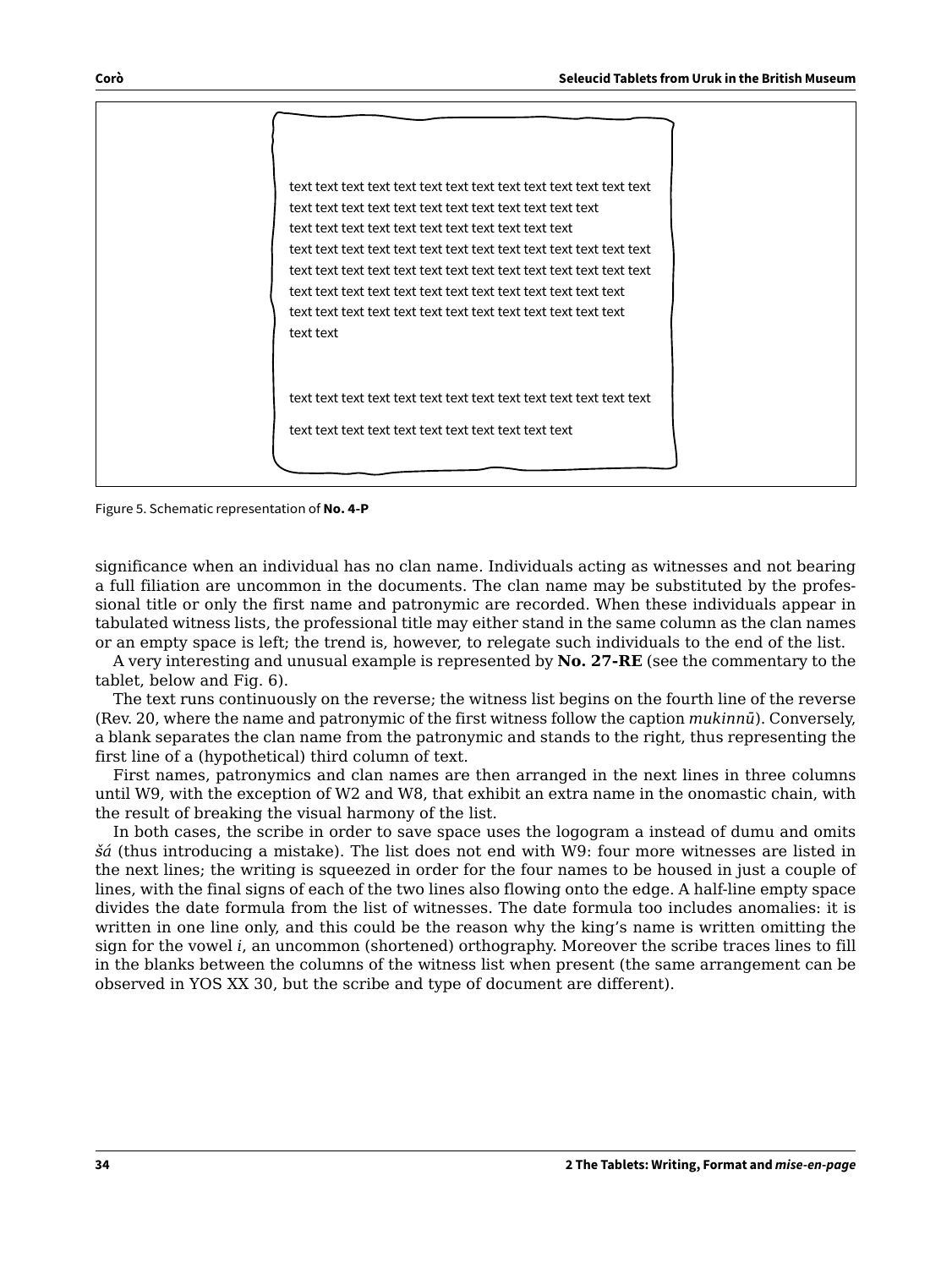| l.20           |                | text text text text text text text<br>text text text text |                |  |  |  |
|----------------|----------------|-----------------------------------------------------------|----------------|--|--|--|
| W <sub>2</sub> |                |                                                           |                |  |  |  |
|                | text text text | text text text                                            | text text text |  |  |  |
|                | text text text | text text text                                            | text text text |  |  |  |
|                | text text text | text text text                                            | text text text |  |  |  |
|                | text text text | text text text                                            | text text text |  |  |  |
|                | text text text | text text text                                            | text text text |  |  |  |
| W8             |                |                                                           | text text text |  |  |  |
| W9             | text text text | text text text                                            | text text text |  |  |  |
|                |                |                                                           |                |  |  |  |
|                |                |                                                           |                |  |  |  |
|                |                |                                                           |                |  |  |  |
|                |                |                                                           |                |  |  |  |

Figure 6. Schematic representation of the reverse of **No. 27-RE**

#### **2.4 Duplicates**

A distinct feature of the Seleucid tablets from Uruk is the presence among them of a substantial number of duplicates, i.e. tablets that are exact copies of one another, seals included: it is thus clear that they are not simple copies but that each retained its own juridical value.**<sup>14</sup>**

Among the documents under investigation, twenty tablets are pairs of duplicates both housed in the BM; six more have a duplicate in collections housed elsewhere. I will call the first group 'in-house' duplicates, the second 'external' duplicates. The sixteen discrete documents for which a duplicate is known represent approximately 13% of the collection.

#### 2.4.1 'In-house' Duplicates

|  |  |  |  | Table 7. Tablets in the BM: 'in-house' duplicates |
|--|--|--|--|---------------------------------------------------|
|--|--|--|--|---------------------------------------------------|

| Text No.       | <b>Collections</b>  | <b>Type</b>                              | Reg. clause             | <b>Actors</b>                        | <b>Date</b> |
|----------------|---------------------|------------------------------------------|-------------------------|--------------------------------------|-------------|
| 47-P//48-P     | 1856-9-3//1914-4-4  | sale kirû hallatu prebend                | yes (both unframed)     | 1 seller to L/AZI//EZ                | 74 SE       |
| 55-P//54-P     | 1856-9-3//1914-4-4  | sale eb prebend                          | yes (1 n-a; 1 framed)   | 2 sellers to AZI/L//EZ               | 78 SE       |
| 29-P//30-P     | 1913-4-16//1914-4-4 | sale tab prebend                         | no                      | 1 seller to L/AZI//EZ                | 55 ES       |
| $62-P/(61-P)$  | 1913-4-16//1914-4-4 | sale tab prebend                         | yes (1 n-a; 1 unframed) | AZI/L/AZI//EZ                        | 86 SE       |
| 73-P//72-P     | 1913-4-16//1914-4-4 | sale tab prebend                         | no                      | 1 seller to 1 buyer                  | 106 SE      |
| 90-P//91-P     | 1913-4-16//1914-4-4 | sale ašipūtu                             | unknown                 | 1 seller to AZI/AU/AZI//EZ 125-137SE |             |
| $10-P/11-P$    | both 1914-4-4       | sale mubannûtu                           | unknown                 | 1 seller to his wife                 | 37 SE       |
| 87-P//88-P     | both 1914-4-4       | sale gerseggûtu                          | no                      | 1 seller to 1 buyer                  | 120 SE      |
| 74-RE//75-RE   | both 1920-6-15      | property, Adad temple                    | n-a                     | fisherman to sepiru                  | 109 SE      |
| $111-M/112-M$  | both 1920-6-15      | quitclaim mixed content                  | $n-a$                   | 1 seller to a woman                  | 162 SE      |
| 100-RE//101-RE | both 1920-6-15      | property of Anu br<br>at the wall of Anu | n-a                     | worker in clay to<br>magallaya       | 156 SE      |

**14** For a detailed analysis of the problem of duplicates among the contracts from Uruk dating to the Seleucid period see Corò, forthcoming a. On the question of the juridical value of the contracts written on clay see Clancier 2005 and Joannès 2007. See also Clancier 2011, pp. 239-247.